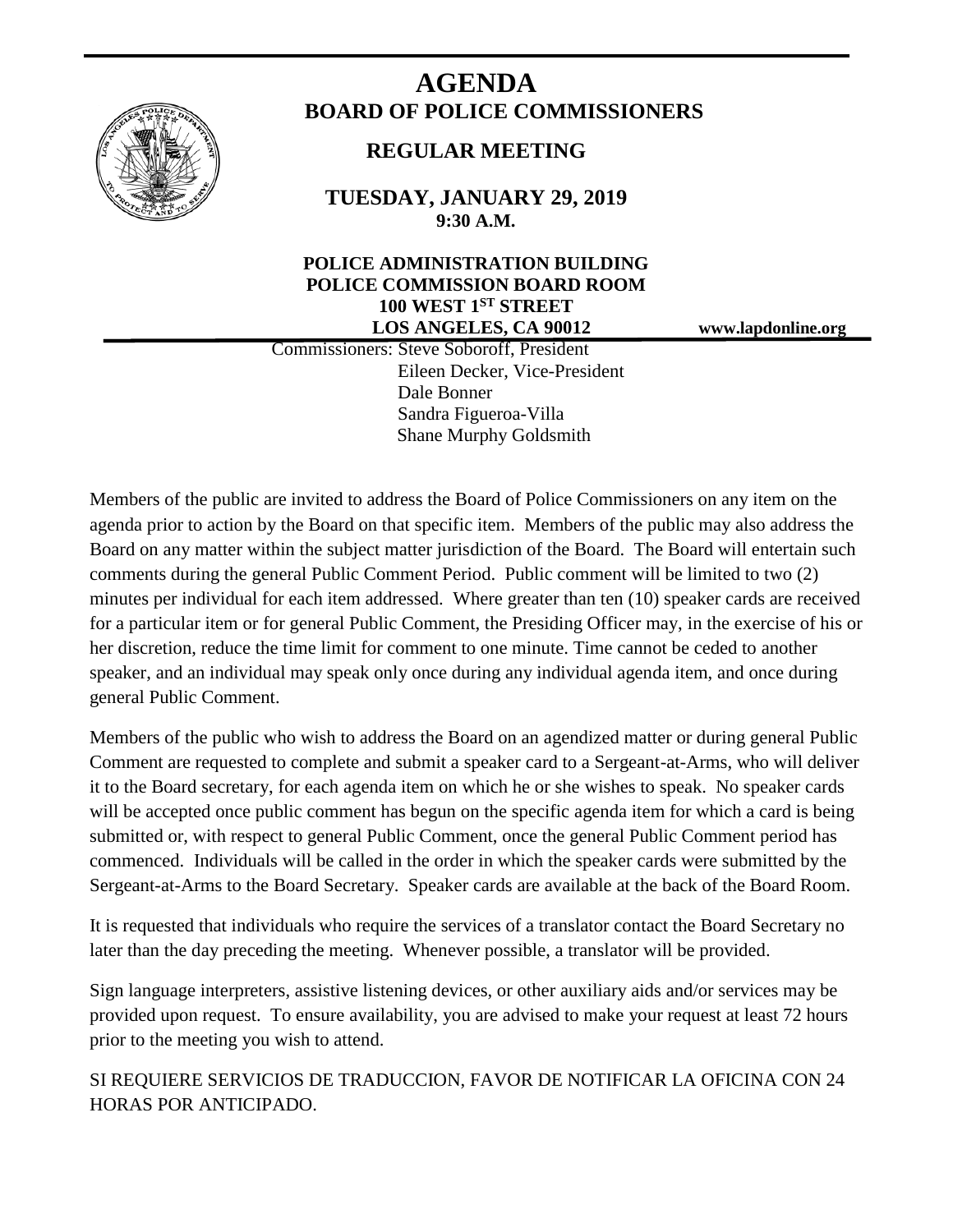# 1. **CONSENT AGENDA ITEMS**

A. DEPARTMENT'S REPORT, dated January 23, 2019, relative to a monetary donation in the amount of \$5,000.00, from the Los Angeles Police Foundation, to be used to pay the entry fees for the Men and Women's Baker to Vegas running teams, for the benefit of the Los Angeles Police Department, as set forth. [\[BPC #19-0031\]](http://www.lapdpolicecom.lacity.org/012919/BPC_19-0031.pdf)

Recommendation(s) for Board action:

APPROVE the Department's report and ACCEPT the donation.

B. DEPARTMENT'S REPORT, dated January 23, 2019, relative to a monetary donation totaling \$565.13 (\$240.00 from the Los Angeles Dodgers, LLC., and \$325.00 form Galls, LLC.), to be utilized for food and recreational activities and events, for the benefit of the 77<sup>th</sup> Street Area Cadet Program, as set forth. **[\[BPC #19-0033\]](http://www.lapdpolicecom.lacity.org/012919/BPC_19-0033.pdf)** 

Recommendation(s) for Board action:

APPROVE the Department's report and ACCEPT the donation.

C. DEPARTMENT'S REPORT, dated January 23, 2019, relative to a monetary donation in the amount of \$1,140.00, from the Los Angeles Dodgers, LLC., to be utilized for food and recreational activities and events, for the benefit of the South Traffic Division Cadet Program, as set forth. **[\[BPC #19-0034\]](http://www.lapdpolicecom.lacity.org/012919/BPC_19-0034.pdf)** 

Recommendation(s) for Board action:

APPROVE the Department's report and ACCEPT the donation.

D. DEPARTMENT'S REPORT, dated January 23, 2019, relative to the donation of a portable public announcement audio system, valued at \$3,086.65, from the International House of Music, Inc., for the benefit of Community Relations, as set forth.

[\[BPC #19-0032\]](http://www.lapdpolicecom.lacity.org/012919/BPC_19-0032.pdf)

Recommendation(s) for Board action:

APPROVE the Department's report and ACCEPT the donation.

E. DEPARTMENT'S REPORT, dated January 22, 2019, relative to the request for authority to destroy obsolete duplicate records for Devonshire Area, as set forth.

[\[BPC #19-0035\]](http://www.lapdpolicecom.lacity.org/012919/BPC_19-0035x.pdf)

Recommendation(s) for Board action:

APPROVE the Department's report and TRANSMIT to the City Clerk, Records Management Officer.